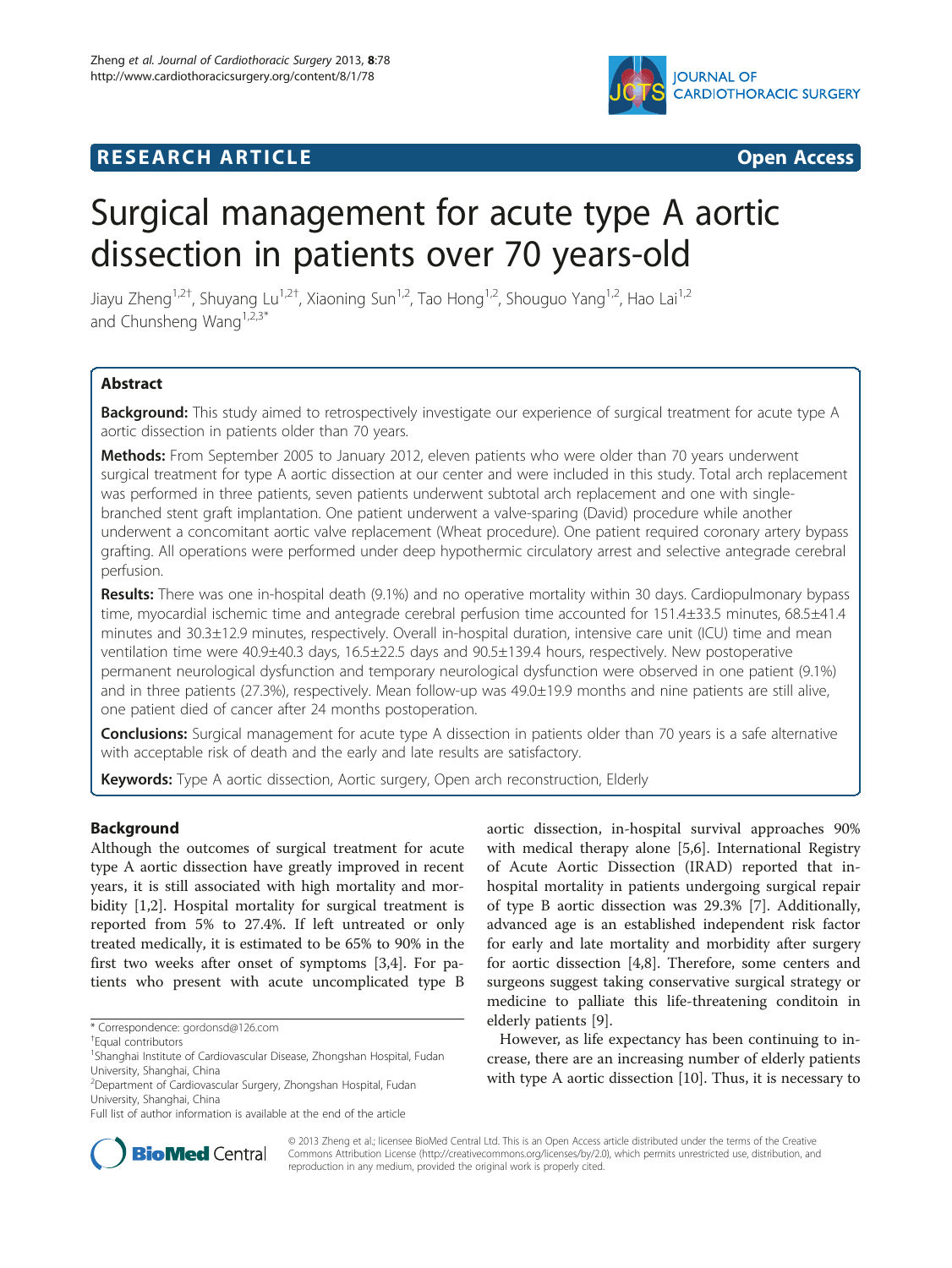objectively evaluate the early and late surgical outcomes of acute type A dissection in elderly patients.

In this study, we retrospectively reviewed our experience with patients older than 70 years undergoing open aortic arch reconstruction for type A aortic dissection.

# Methods

The study protocol was approved by the Committee for the Protection of Human Subjects at the Zhongshan Hospital Fudan University. Informed consent was obtained from each patient involved in this study.

## Patient demographics and characteristics

From September 2005 to January 2012, eleven elderly patients with acute type A aortic dissection underwent surgical treatment at the cardiovascular center of Zhongshan Hospital (Shanghai, China). The mean age of these patients was 72.4±1.4 years, (range, 71–75 years), and six patients were male. Among them, one patient had been transferred to our center for surgical treatment for retrograde type A aortic dissection (RTAD) after endovascular stent graft placement for type B dissection. The most common medical disorder was hypertension, present in all patients. Retrosternal chest pain and back pain were the common presenting symptoms. The diagnosis was based on computed tomography (CT) scanning and echocardiography. The primary intimal tears were located in the ascending aorta in two patients, in the arch in three patients, in the proximal descending aorta in one patient and five patients were inspected with multiple intimal tears. Preoperative patient characteristics are listed in Table 1.

All eleven patients were in the acute phase of type A aortic dissection. Emergency open aortic arch surgery was successfully performed in all of these patients. The indications for open aortic arch reconstruction were the following conditions: (1) primary tear in the large curve of transverse arch or the proximal descending aorta; (2) symptoms of inadequate cerebral perfusion [[1,11\]](#page-4-0). The patients with severe preoperative neurological dysfunction or those with significant hemodynamic disturbance (shock) were excluded.

## Surgical technique

Our approach for open aortic arch reconstruction has been described previously [[12,13](#page-4-0)]. All patients were performed under general anesthesia and through a standard median sternotomy. The arterial blood pressure of both the upper and lower limbs was monitored. The key techniques for aortic dissection operation included total cardiopulmonary bypass, deep hypothermia, circulatory arrest, and unilateral or bilateral selective cerebral perfusion (SCP). Right axillary artery, or both right axillary artery and right femoral artery were used for arterial

perfusion, and the right atrium was cannulated with a single atriocaval cannula. Circulatory arrest was initiated when the nasopharyngeal temperature reached 16-20 degree centigrade. For cerebral protection, we usually use SCP, pharmacologic agents (thiamylal sodium, phenytoin, and mannitol) and ice packs placed around the head. Unilateral SCP was performed through right axillary artery, while bilateral SCP was usually performed through right axillary artery and left common carotid artery. The flow rate and perfusion pressure were maintained at 8 ml/kg/min to 10 ml/kg/min and 40 mmHg to 50 mmHg, respectively. The arch reconstruction strategy was mainly based on intraoperative inspection, including location of primary tear, the extent of tear, texture of vascular wall and situation of of supra-arch vessels. The proximal aortic repair was performed during the systemic rewarming period and based on the surgical inspection of the involvement of the aortic root, including the aortic valve leaflets as well as the coronary ostia.

#### Data collection and follow-up

Hospital records were retrospectively reviewed for all patients and were entered into a dedicated Microsoft Excel table. Continuous variables were presented as mean±SD, and categorical variables as numbers and percentages. All live patients were followed up by telephone or direct interviews in our outpatient department to evaluate their clinical status.

#### Table 1 Preoperative characteristics

| <b>Variables</b>               | No or mean±SD  |  |
|--------------------------------|----------------|--|
| Age, years                     | $72.2 \pm 1.6$ |  |
| Sex                            |                |  |
| Male                           | 6              |  |
| Female                         | 5              |  |
| Hypertension                   | 11             |  |
| DM                             | $\overline{2}$ |  |
| Renal dysfunction <sup>a</sup> | $\Omega$       |  |
| Respiratory dysfunction        | 1              |  |
| Previous cardiac surgery       | $\Omega$       |  |
| Previous TEVAR                 | 1              |  |
| Primary tear                   |                |  |
| Aortic arch                    | 3              |  |
| Proximal descending aorta      | 1              |  |
| Ascending aorta                | $\mathfrak{D}$ |  |
| Multiple                       | 5              |  |

a Serum creatinine>2.0 mg/mL.

DM=diabetes mellitus; TEVAR=thoracic endovascular aortic repair; MVR=mitral valve repair.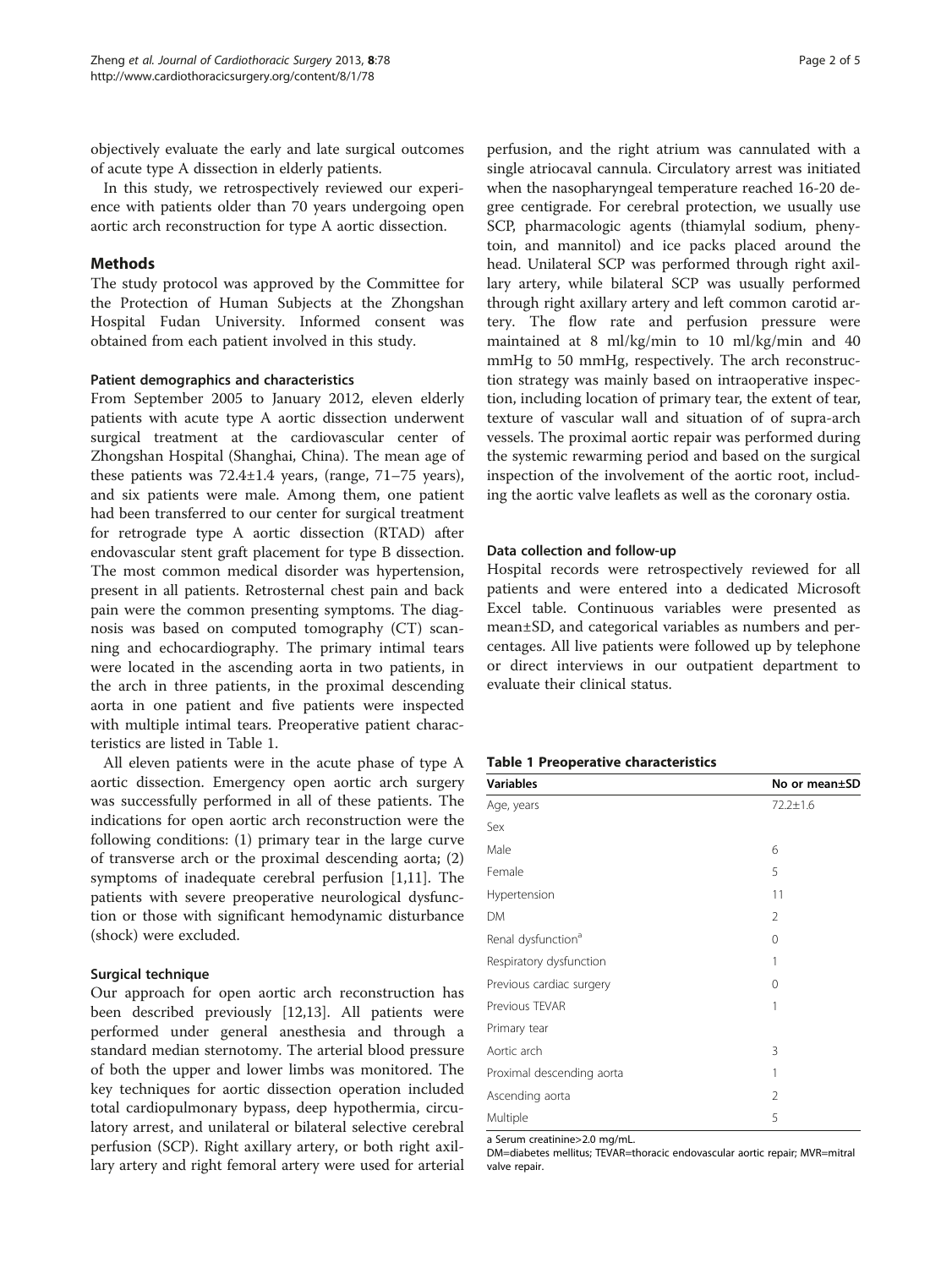#### Results

## Operative data

Total arch replacement with a four-branched vascular graft was performed in three patient. One patient underwent total arch reconstruction by using 3-branched Dacron graft combined with a single-branched stent graft. Seven patients underwent subtotal arch replacement with or without 1-branched graft. Six patients were applied with stented elephant implantation, and one patient (retrograde type A aortic dissection, RTAD) with a procedure mimicking the frozen elephant trunk procedure. The intimal tears were identified and resected in all of patients. Due to aortic valve or coronary ostial involvement, a Wheat procedure or coronary artery bypass grafting (CABG) was performed in two patients. Detailed surgical strategies are summarized in Table 2.

Table 3 summarizes the surgical data, perfusion data, and postoperative ICU information, including cardiopulmonary bypass (CPB) time, myocardial ischemic time, in-hospital time and ventilation time, and drainage on the first postoperative day. These results are comparable to previously reported results on a large sample of type A aortic dissection patients [\[12](#page-4-0)].

## Blood product usage

Mean blood product usage included packed red blood cells 1740.9±1413.8 ml (range, 600-5800 ml), and serum 1036.4±585.3 ml (range, 200-2000 ml). Seven patients (63.6%) needed platelet transfusion. The human prothrombin complex concentrate (200 IU, Laishi, Shanghai) was used in all the patients.

|  |  |  | <b>Table 2 Surgical strategy</b> |
|--|--|--|----------------------------------|
|--|--|--|----------------------------------|

| <b>Variables</b>                                | Graft                                            | Νo |
|-------------------------------------------------|--------------------------------------------------|----|
| Extent of aortic procedure                      |                                                  |    |
| AAR+HAR                                         | 28-32 mm,30/10 mm AlboGraft/<br>Gelweave         | 7  |
| AAR+TAR                                         | 28/30 mm-10/8/8/10 mm<br>Datascope/InterVascular | 3  |
| AAR+Single-branched Stent<br>Graft Implantation | MicroPort Medical Co Ltd,<br>Shanghai, China     | 1  |
| Elephant trunk technique                        | MicroPort Medical Co Ltd,<br>Shanghai, China     |    |
| Concomitant procedures                          |                                                  |    |
| Ascending aorta replacement                     |                                                  | 11 |
| David operation                                 |                                                  |    |
| Wheat Operation                                 | 25 mmMedtronicHancockII                          |    |
| CABG                                            | <b>SVG</b>                                       |    |

AAR=ascending aorta replacement; HAR=hemiarch replacement; TAR=total rach replacement; AVP=aortic valve plasty; CABG=coronary artery bypass grafting; SVG=saphenous vein graft.

#### Table 3 Perioperative data

|                                       | Mean±SD           | Range/<br>percentage |
|---------------------------------------|-------------------|----------------------|
| Total cardiopulmonary bypass<br>(min) | $151.4 \pm 33.5$  | 113-220              |
| Myocardial ischemia (min)             | 68.5+41.4         | 28-177               |
| Cerebral perfusion time (minutes)     | $30.3 + 12.9$     | 14-48                |
| Nasopharyngeal temperature (°C)       | $16.0 \pm 2.4$    | 11.8-18.1            |
| Rectal temperature (°C)               | $21.3 + 3.1$      | 17.3-26.6            |
| In-hospital time (day)                | $40.9 + 40.3$     | 11-136               |
| ICU time (day)                        | $16.5 \pm 22.5$   | $2 - 72$             |
| Ventilation time(hour)                | 90.5±139.4        | 13-480               |
| RBC (ml)                              | 1740.9<br>±1413.8 | 600-5800             |
| Serum (ml)                            | 1036.4+585.3      | 200-2000             |
| Platelet (patients, %)                | 7                 | 63.60%               |
| Platelet (pack)                       | $0.6 + 0.5$       | $O-1$                |
| Drainage of 1st day (ml)              | 435.5±248.2       | 230-1070             |

ICU=intensive care unit; RBC=red blood cell.

#### In-hospital mortality and morbidity

There was one in-hospital death (9.1%), but no operative death within 30 days. The patient who died in hospital was emergently transferred to our department for surgery for RTAD, and she had been in respiratory distress preoperatively. On postoperative day 50, the patient died as a result of multiple organ failure.

One patient was discharged with permanent neurological dysfunction (PND) and paraplegia. Temporary neurological dysfunction (TND) was observed in three patients, and recovered when they were discharged. Six patients had respiratory dysfunction, including severe hypoxemia requiring re-ventilation in one patient, tracheotomy in three patients and mild hypoxemia in two patients. Five patients were successfully weaned from the ventilator after prolonged ventilation periods, except one in-hospital death. Three patients developed renal failure requiring hemodialysis. Two patients had transient elevation of serum creatinine but did not need dialysis. No patient required reoperation to control bleeding. One patient had phlebothrombosis of left leg and recovered after treatment for 11 days (Table [4](#page-3-0)).

#### Late mortality and follow-up

The median follow-up was 49.0±19.9 months (19-81 months). Follow-up was 100% complete. One patient died of cancer without cardiac cause at 24 months following aortic dissection surgery. One patient had a stroke and lost the vision in his right eye six years after his surgery. One patient needed to continue diuretics. All live patients were in good state and free form aortic reoperation till the follow-up.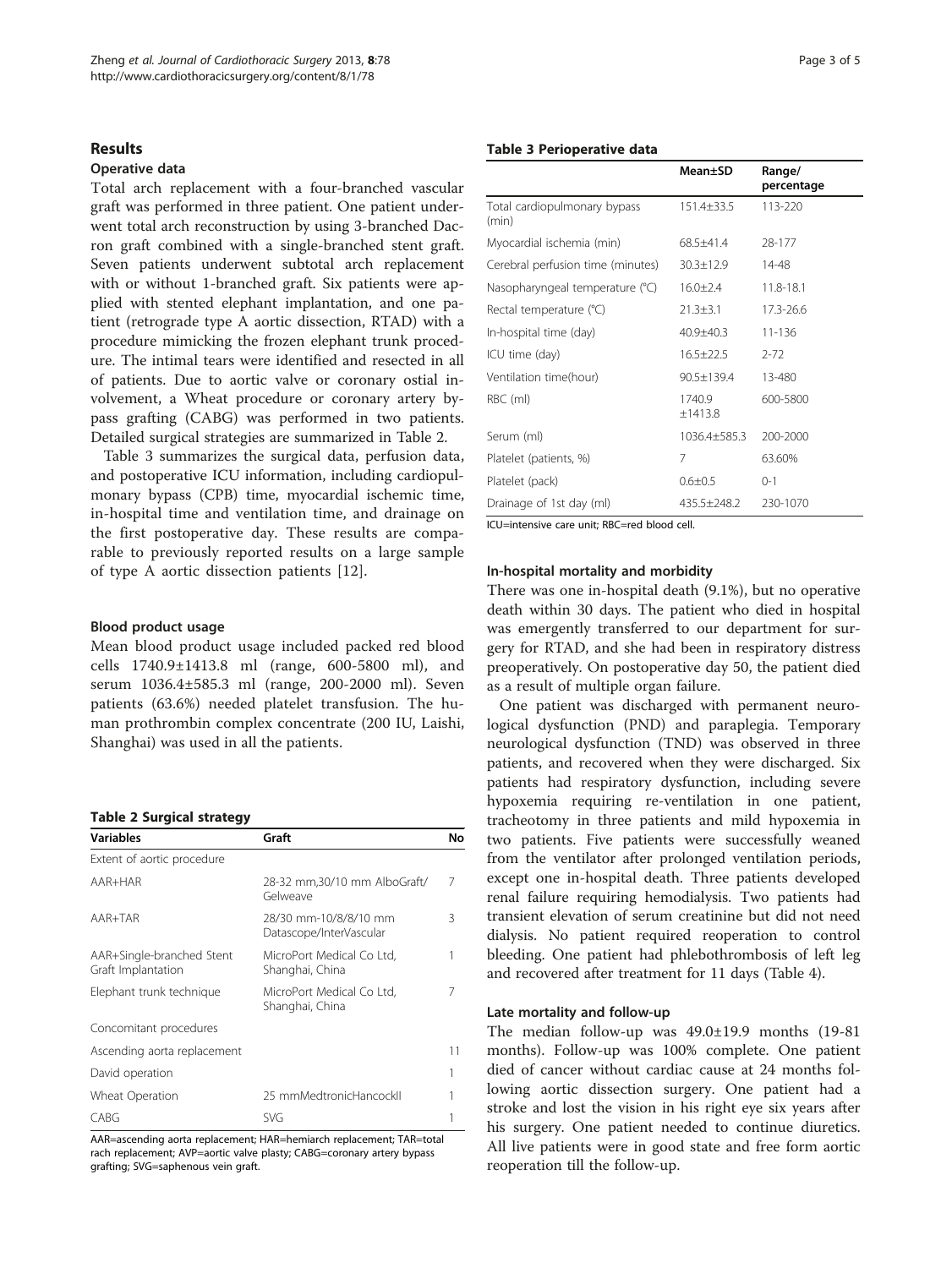#### <span id="page-3-0"></span>Table 4 In-hospital mortality and morbidity

|                                    | Valve      |
|------------------------------------|------------|
| In-hospital mortality              | $1(9.1\%)$ |
| Operative mortality within 30 days | 0          |
| Renal dysfunction                  | 5(45.5%)   |
| Respiratory dysfunction            | 6(54.5%)   |
| Redo for bleeding                  | 0          |
| Mediastinum infection              | 2(18.2%)   |
| Phlebothrombosis of left leg       | $1(9.1\%)$ |
| <b>TND</b>                         | 3 (27.3%)  |
| <b>PND</b>                         | $1(9.1\%)$ |

TND=temporary neurological dysfunction; PND=permanent neurological dysfunction.

#### **Discussion**

Owing to the age-related alteration of physiological reserves, age is recognized as an independent predictor of mortality in patients with acute type A aortic dissection, and any complication during the early postoperative period may compromise the survival of elderly patients [[2,4,14\]](#page-4-0). The International Registry of Aortic Dissection (IRAD) has shown that patients aged 70 years or older accounted for 31.6% of patients presenting with type A aortic dissection, and as long as life expectancy increases, this number is bound to increase further [\[10](#page-4-0)]. Therefore, much more attention should be paid to elderly patients with type A aortic dissection, including clinical characteristics, therapeutic methods, early and late survival. We reviewed the early and late results for eleven elderly patients with acute type A aortic dissection in this study and reported our experience.

There are still many controversies which have been discussed for many years [[8,10,15\]](#page-4-0).

First, can elderly patients with acute type A aortic dissection benefit more from surgical repair than medicine alone? Many physicians believe that the risk of a surgical repair is too high in older patients to justify such aggressive approach [\[9,10](#page-4-0)]. However, our results clearly show that acceptable results can be obtained with emergency repair in patients 70 years and older; the overall inhospital mortality in this study is 9.1%, which is comparable to previous reports of surgery on younger patients (5% to 27.4%) [\[3,15,16](#page-4-0)]. As demonstrated by IRAD, 70% patients die within 1 week without intervention and 40% die with medical treatment alone [\[17](#page-4-0)]. Therefore, advanced age should not be considered an absolute contraindication for surgery of acute type A dissection.

Second, is a conservative surgical strategy more justified in the elderly? We hold the opinion that the object of the operation is not to replace the entire area of involved aorta, but to improve supra-arch vessels perfusion, prevent rupture, and recover the aortic valve normal function. Extended aortic arch resection is

usually advocated for youger patients, but not for elderly patients: on one aspect, the tissues of elderly patients are more fragile than those of younger patients; on the other aspect, avoiding the hypothermic circulatory arrest (HCA) and only replacing ascending aorta can indeed decrease the morbidity of neurological and respiratory dysfunction. Kawahito and coworkers [[18\]](#page-4-0) reported in their study that the morbidity of renal insufficiency and respiratory dysfuncion were 22% and 25%, respectively, which were much lower than our 45.5% and 54.5%, respectively. However, they reported most elderly patients died of rupture of the residual false lumen in the aortic arch after ascending aorta replacement. In our study, there were no early or late postoperative secondary aortic ruptures. Recently, Chen et al. [\[11,19](#page-4-0)] reported their excellent results with using single- or triple branched stent grafts to extensively repair acute type A aortic dissections with less HCA time.

Thirdly, what kind of cerebral protection strategy is more suitable for elderly patients? Kruger and coworkers [[20\]](#page-4-0) reported that HCA alone and antegrade cerebral perfusion (ACP) led to similar result for circulatory arrest time of less than 30 minutes, and for longer arrest time, outcomes with unilateral and bilateral antegrade cerebral perfusion were equivalent. In the elderly patients, atherosclerosis is more common than youger patients. So, avoiding direct cannulation of supra-arch vessels for cerebral perfusion may decrease the incidence of neurological events. In our early stage, we also used bilateral ACP through right axillary artery and left common carotid artery, but now we think that unilateral ACP by right axillary artery combined with HCP may be a good choice for elderly patients.

This study is limited by its retrospective design. This study also represents a single center approach to a relatively small number of patients. As such, unrecognized confounding factors and selection bias may have also affected our outcomes.

# Conclusions

In conclusion, surgical repair for acute type A dissection can be performed in patients over 70 years-old with a acceptable risk of death and the early and late results are satisfactory. However, with the development of surgical techniques, minimally invasive cardiac surgeries should be the direction of the management of acute type A aortic dissection in patients older than 70 years.

#### Competing interests

The authors declare that they have no competing interests.

#### Authors' contributions

JYZ and SYL carried out data collection, and drafted the manuscript. XNS and SGY participated in the operations and helped in drafting the manuscript. TH and HL carried out data analysing and helped in revising the manuscript critically. CSW did the operations, conceived of the study, and